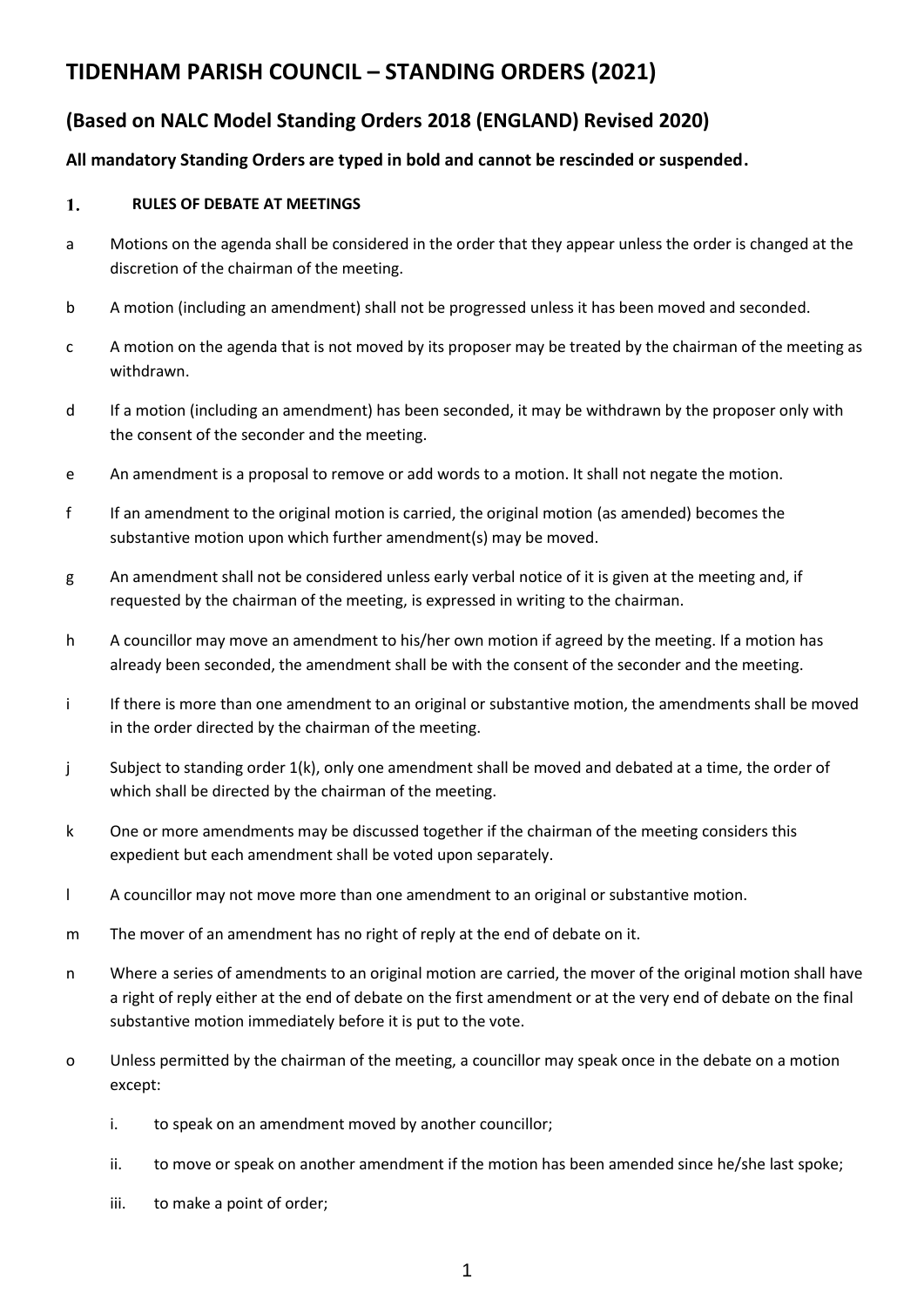- iv. to give a personal explanation; or
- v. to exercise a right of reply.
- p During the debate on a motion, a councillor may interrupt only on a point of order or a personal explanation and the councillor who was interrupted shall stop speaking. A councillor raising a point of order shall identify the standing order which he/she considers has been breached or specify the other irregularity in the proceedings of the meeting he/she is concerned by.
- q A point of order shall be decided by the chairman of the meeting and his/her decision shall be final.
- r When a motion is under debate, no other motion shall be moved except:
	- i. to amend the motion;
	- ii. to proceed to the next business;
	- iii. to adjourn the debate;
	- iv. to put the motion to a vote;
	- v. to ask a person to be no longer heard or to leave the meeting;
	- vi. to refer a motion to a committee or sub-committee for consideration;
	- vii. to exclude the public and press;
	- viii. to adjourn the meeting; or
	- ix. to suspend particular standing order(s) excepting those which reflect mandatory statutory or legal requirements.
- s Before an original or substantive motion is put to the vote, the chairman of the meeting shall be satisfied that the motion has been sufficiently debated and that the mover of the motion under debate has exercised or waived his/her right of reply.
- t Excluding motions moved under standing order 1(r), the contributions or speeches by a councillor shall relate only to the motion under discussion and shall not exceed 5 minutes without the consent of the chairman of the meeting.

#### $2.$ **DISORDERLY CONDUCT AT MEETINGS**

- a No person shall obstruct the transaction of business at a meeting or behave offensively or improperly. If this standing order is ignored, the chairman of the meeting shall request such person(s) to moderate or improve their conduct.
- b If person(s) disregard the request of the chairman of the meeting to moderate or improve their conduct, any councillor or the chairman of the meeting may move that the person be no longer heard or be excluded from the meeting. The motion, if seconded, shall be put to the vote without discussion.
- c If a resolution made under standing order 2(b) is ignored, the chairman of the meeting may take further reasonable steps to restore order or to progress the meeting. This may include temporarily suspending or closing the meeting.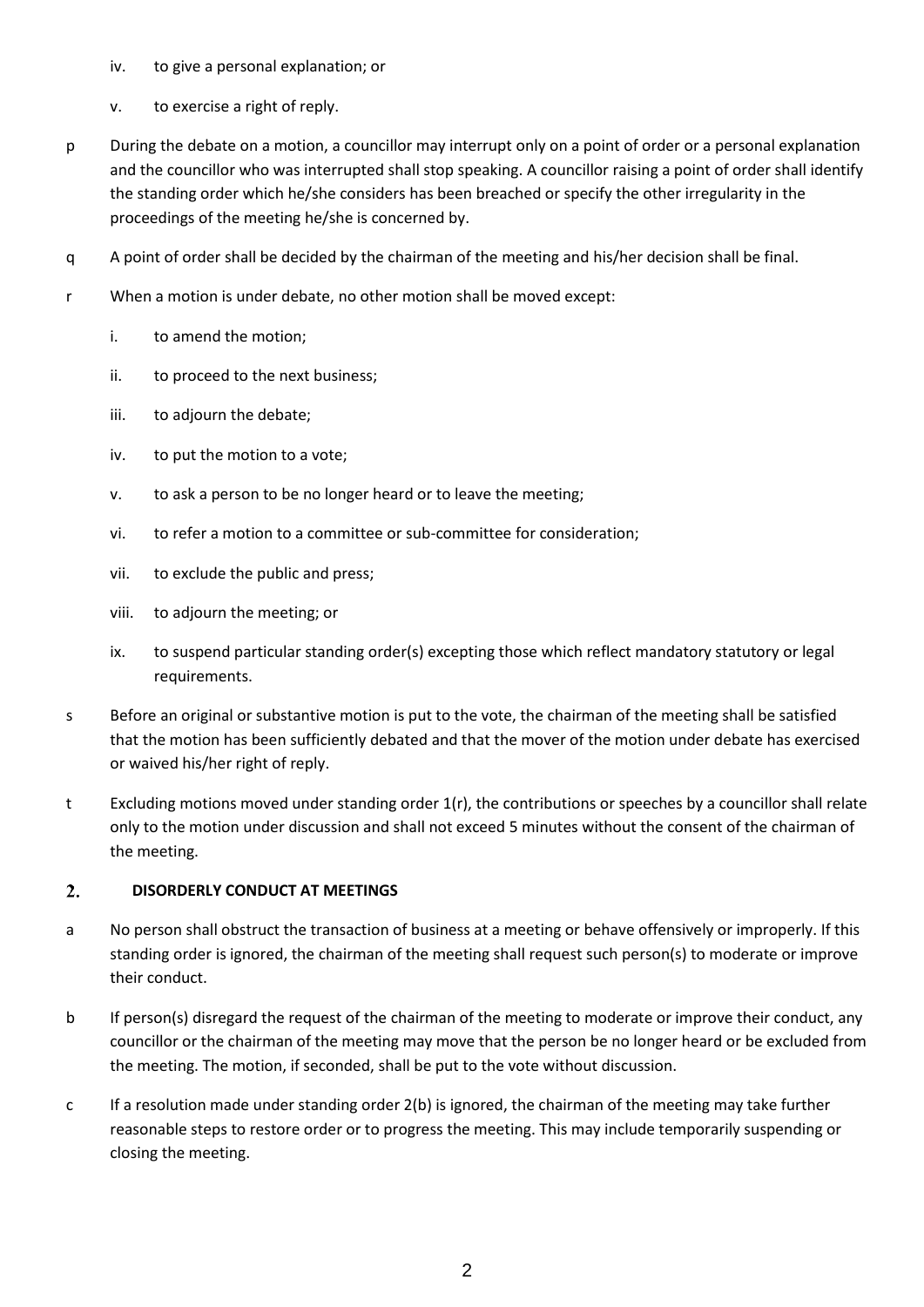#### $3.$ **MEETINGS GENERALLY**

Full Council meetings Committee meetings Sub-committee meetings

- a **Meetings shall not take place in premises which at the time of the meeting are used for the supply of alcohol, unless no other premises are available free of charge or at a reasonable cost.**
- ● b **The minimum three clear days for notice of a meeting does not include the day on which notice was issued, the day of the meeting, a Sunday, a day of the Christmas break, a day of the Easter break or of a bank holiday or a day appointed for public thanksgiving or mourning.**
- ● c **Meetings shall be open to the public unless their presence is prejudicial to the public interest by reason of the confidential nature of the business to be transacted or for other special reasons. The public's exclusion from part or all of a meeting shall be by a resolution which shall give reasons for the public's exclusion.**
	- d Members of the public may make representations, answer questions and give evidence at a meeting which they are entitled to attend in respect of the business on the agenda.
	- e The period of time designated for public participation at a meeting in accordance with standing order 3(d) shall not exceed 15 minutes unless directed by the chairman of the meeting.
	- f Planning Applications Planning Development Control and Highways Committee:

A member of the public can address the Committee after registering with the Clerk before the commencement of the meeting. The total time allowed for all representations for each application is 6 minutes. Council recommends the selection of a spokesperson where more than one person wishes to present a particular view. Speakers will not be permitted to enter into debate with members, officers or each other nor cross examine the applicant, objectors or supporters or any other party or any Councillor.

- g Subject to standing order 3(e), a member of the public shall not speak for more than 3 minutes.
- h In accordance with standing order  $3(d)$ , a question shall not require a response at the meeting nor start a debate on the question. The chairman of the meeting may direct that a written or oral response be given.
- i A person shall raise his/her hand when requesting to speak and stand when speaking (except when a person has a disability or is likely to suffer discomfort)]. The chairman of the meeting may at any time permit a person to be seated when speaking.
- j A person who speaks at a meeting shall direct his/her comments to the chairman of the meeting.
- k Only one person is permitted to speak at a time. If more than one person wants to speak, the chairman of the meeting shall direct the order of speaking.
- ● l **Subject to standing order 3(m), a person who attends a meeting is permitted to report on the meeting whilst the meeting is open to the public. To "report" means to film, photograph, make an audio recording of meeting proceedings, use any other means for enabling persons not present to see or hear the meeting as it takes place or later or to report or to provide oral or written commentary about the meeting so that the report or commentary is available as the meeting takes**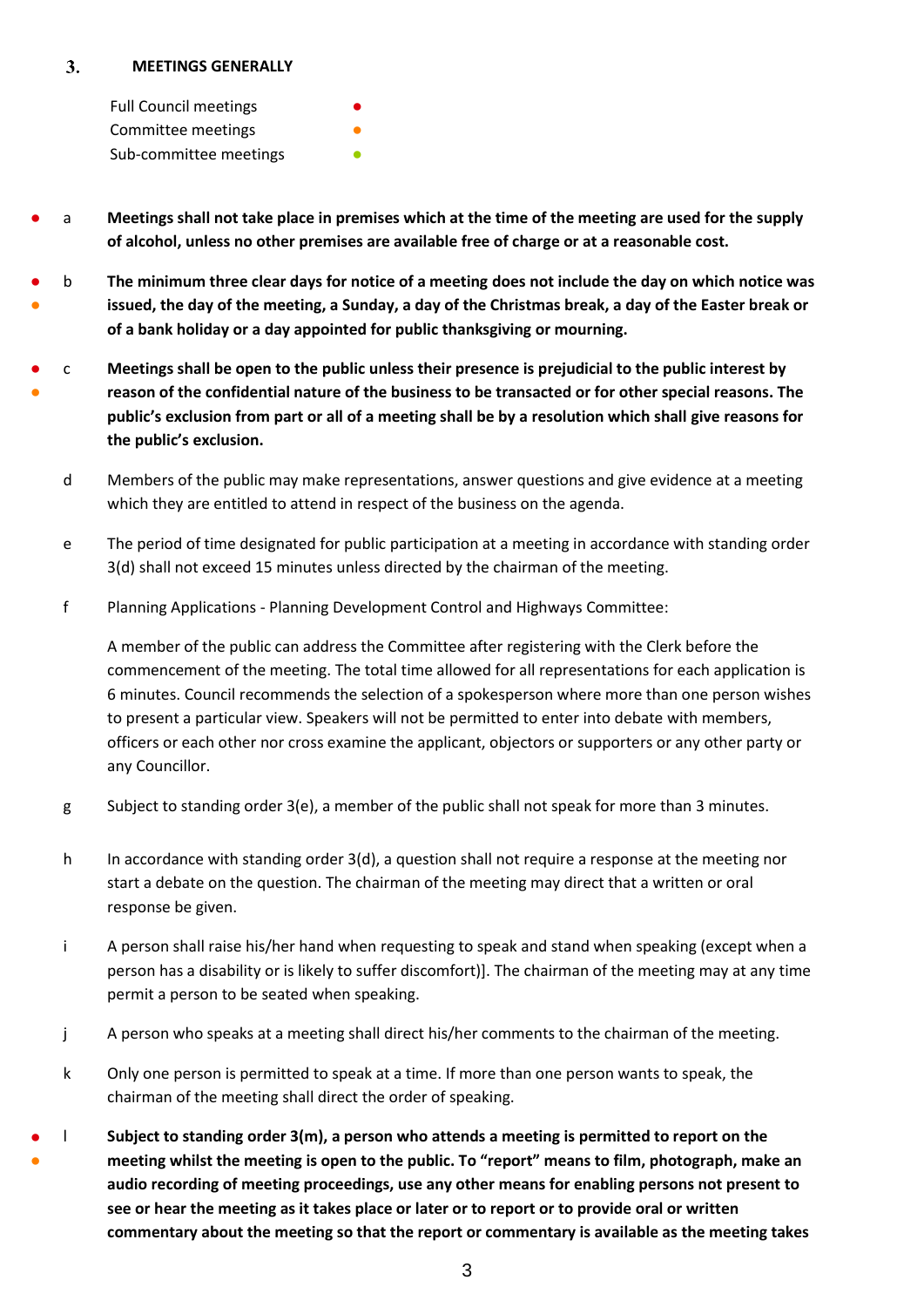**place or later to persons not present.**

●

- ● m **A person present at a meeting may not provide an oral report or oral commentary about a meeting as it takes place without permission.**
- ● n **The press shall be provided with reasonable facilities for the taking of their report of all or part of a meeting at which they are entitled to be present.**
- o **Subject to standing orders which indicate otherwise, anything authorised or required to be done by, to or before the Chairman of the Council may in his/her absence be done by, to or before the Vice-Chairman of the Council (if there is one).**
- p **The Chairman of the Council, if present, shall preside at a meeting. If the Chairman is absent from a meeting, the Vice-Chairman of the Council (if there is one) if present, shall preside. If both the Chairman and the Vice-Chairman are absent from a meeting, a councillor as chosen by the councillors present at the meeting shall preside at the meeting.**
- ● q **Subject to a meeting being quorate, all questions at a meeting shall be decided by a majority of the councillors and non-councillors with voting rights present and voting.**
- ● ● r **The chairman of a meeting may give an original vote on any matter put to the vote, and in the case of an equality of votes may exercise his/her casting vote whether or not he/she gave an original vote.**

*See standing orders 5(h) and (i) for the different rules that apply in the election of the Chairman of the Council at the annual meeting of the Council.*

- s **Unless standing orders provide otherwise, voting on a question shall be by a show of hands. At the request of a councillor, the voting on any question shall be recorded so as to show whether each councillor present and voting gave his/her vote for or against that question.** Such a request shall be made before moving on to the next item of business on the agenda.
	- t The minutes of a meeting shall include an accurate record of the following:
		- i. the time and place of the meeting;
		- ii. the names of councillors who are present and the names of councillors who are absent;
		- iii. interests that have been declared by councillors and non-councillors with voting rights;
		- iv. the grant of dispensations (if any) to councillors and non-councillors with voting rights;
		- v. whether a councillor or non-councillor with voting rights left the meeting when matters that they held interests in were being considered;
		- vi. if there was a public participation session; and
		- vii. the resolutions made.
- ● ● u **A councillor or a non-councillor with voting rights who has a disclosable pecuniary interest or another interest as set out in the Council's code of conduct in a matter being considered at a meeting is subject to statutory limitations or restrictions under the code on his/her right to**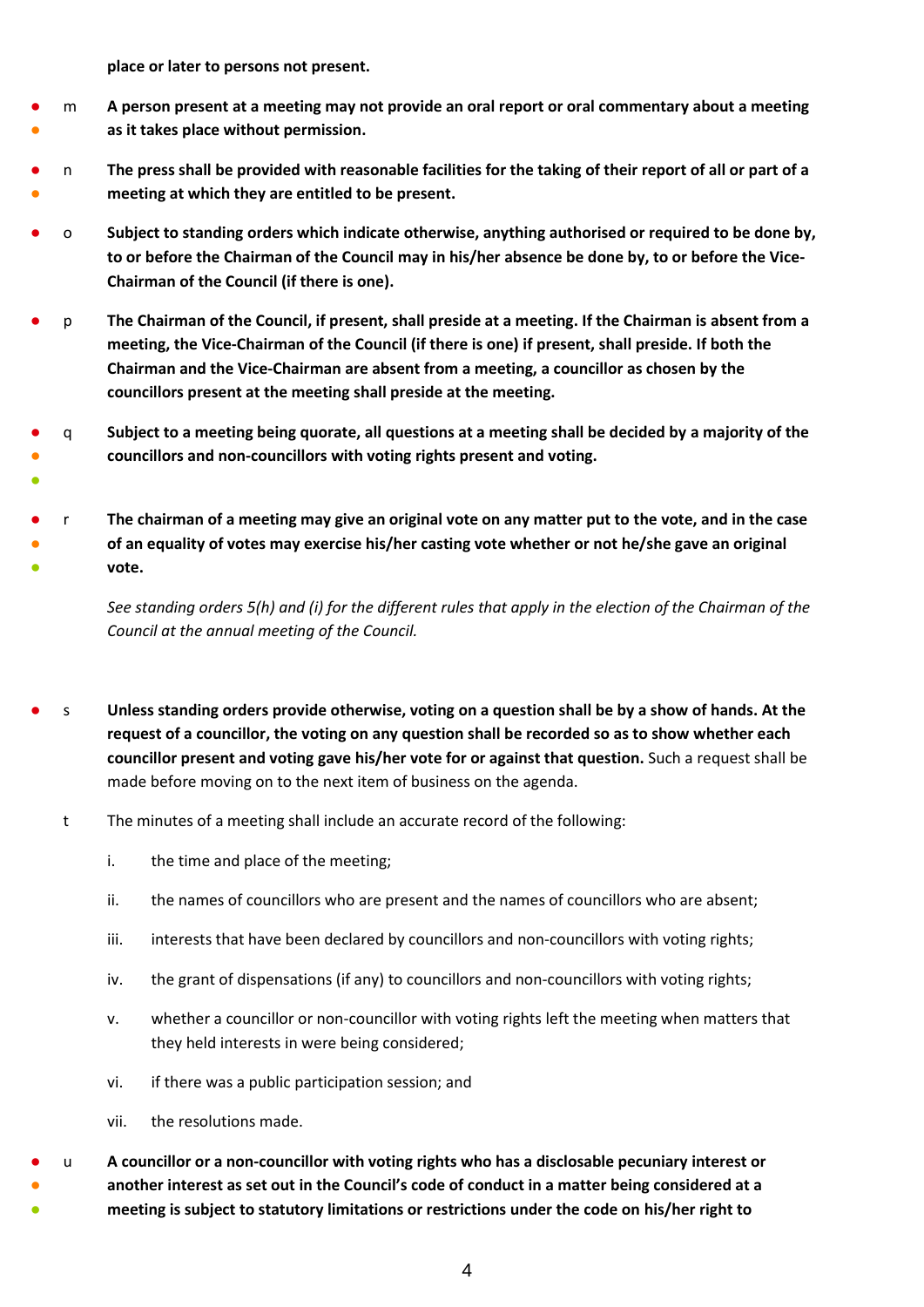**participate and vote on that matter.**

**No business may be transacted at a meeting unless at least one-third of the whole number of members of the Council are present and in no case shall the quorum of a meeting be less than three.**

*See standing order 4d(viii) for the quorum of a committee or sub-committee meeting.* 

- w **If a meeting is or becomes inquorate no business shall be transacted** and the meeting
	- shall be closed. The business on the agenda for the meeting shall be adjourned to another meeting.
		- x A meeting shall not exceed a period of 3 hours.

● ●

#### $\overline{4}$ . **COMMITTEES AND SUB-COMMITTEES**

- a **Unless the Council determines otherwise, a committee may appoint a sub-committee whose terms of reference and members shall be determined by the committee.**
- b **The members of a committee may include non-councillors unless it is a committee which regulates and controls the finances of the Council.**
- c **Unless the Council determines otherwise, all the members of an advisory committee and a sub-committee of the advisory committee may be non-councillors.**
- d The Council may appoint standing committees or other committees as may be necessary, and:
	- i. shall determine their terms of reference;
	- ii. shall determine the number and time of the ordinary meetings of a standing committee up until the date of the next annual meeting of the Council;
	- iii. shall permit a committee, other than in respect of the ordinary meetings of a committee, to determine the number and time of its meetings;
	- iv. shall, subject to standing orders 4(b) and (c), appoint and determine the terms of office of members of such a committee;
	- v. may, subject to standing orders 4(b) and (c), appoint and determine the terms of office of the substitute members to a committee whose role is to replace the ordinary members at a meeting of a committee if the ordinary members of the committee confirm to the Proper Officer 1 day before the meeting that they are unable to attend;
	- vi. shall, after it has appointed the members of a standing committee, appoint the chairman of the standing committee;
	- vii. shall permit a committee other than a standing committee, to appoint its own chairman at the first meeting of the committee;
	- viii. shall determine the place, notice requirements and quorum for a meeting of a committee and a subcommittee which, in both cases, shall be no less than three;
	- ix. shall determine if the public may participate at a meeting of a committee;
	- x. shall determine if the public and press are permitted to attend the meetings of a sub-committee and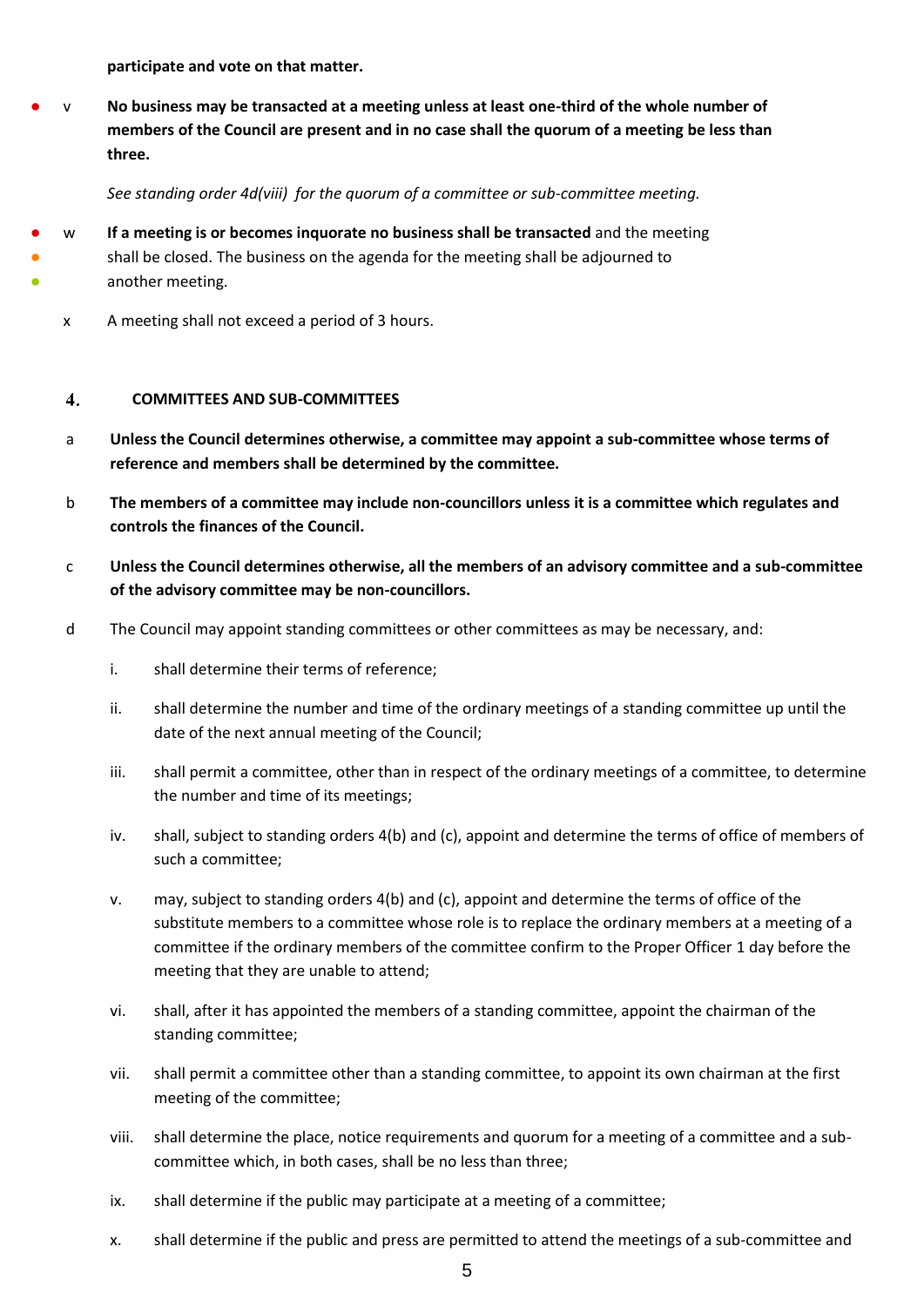also the advance public notice requirements, if any, required for the meetings of a sub-committee;

- xi. shall determine if the public may participate at a meeting of a sub-committee that they are permitted to attend; and
- xii. may dissolve a committee or a sub-committee.

#### 5. **ORDINARY COUNCIL MEETINGS**

- a **In an election year, the annual meeting of the Council shall be held on or within 14 days following the day on which the councillors elected take office.**
- b **In a year which is not an election year, the annual meeting of the Council shall be held on such day in May as the Council decides.**
- c **If no other time is fixed, the annual meeting of the Council shall take place at 6pm.**
- d **In addition to the annual meeting of the Council, at least three other ordinary meetings shall be held in each year on such dates and times as the Council decides.**
- e **The first business conducted at the annual meeting of the Council shall be the election of the Chairman and Vice-Chairman (if there is one) of the Council.**
- f **The Chairman of the Council, unless he/she has resigned or becomes disqualified, shall continue in office and preside at the annual meeting until his/her successor is elected at the next annual meeting of the Council.**
- g **The Vice-Chairman of the Council, if there is one, unless he/she resigns or becomes disqualified, shall hold office until immediately after the election of the Chairman of the Council at the next annual meeting of the Council.**
- h **In an election year, if the current Chairman of the Council has not been re-elected as a member of the Council, he/she shall preside at the annual meeting until a successor Chairman of the Council has been elected. The current Chairman of the Council shall not have an original vote in respect of the election of the new Chairman of the Council but shall give a casting vote in the case of an equality of votes.**
- i **In an election year, if the current Chairman of the Council has been re-elected as a member of the Council, he/she shall preside at the annual meeting until a new Chairman of the Council has been elected, he/she may exercise an original vote in respect of the election of the new Chairman of the Council and shall give a casting vote in the case of an equality of votes.**
- j Following the election of the Chairman of the Council and Vice-Chairman (if there is one) of the Council at the annual meeting, the business shall include:
	- i. **In an election year, delivery by the Chairman of the Council and councillors of their acceptance of office forms unless the Council resolves for this to be done at a later date. In a year which is not an election year, delivery by the Chairman of the Council of his/her acceptance of office form unless the Council resolves for this to be done at a later date;**
	- ii. Confirmation of the accuracy of the minutes of the last meeting of the Council;
	- iii. Receipt of the minutes of the last meeting of a committee;
	- iv. Consideration of the recommendations made by a committee;
	- v. Review of delegation arrangements to committees, sub-committees, staff and other local authorities;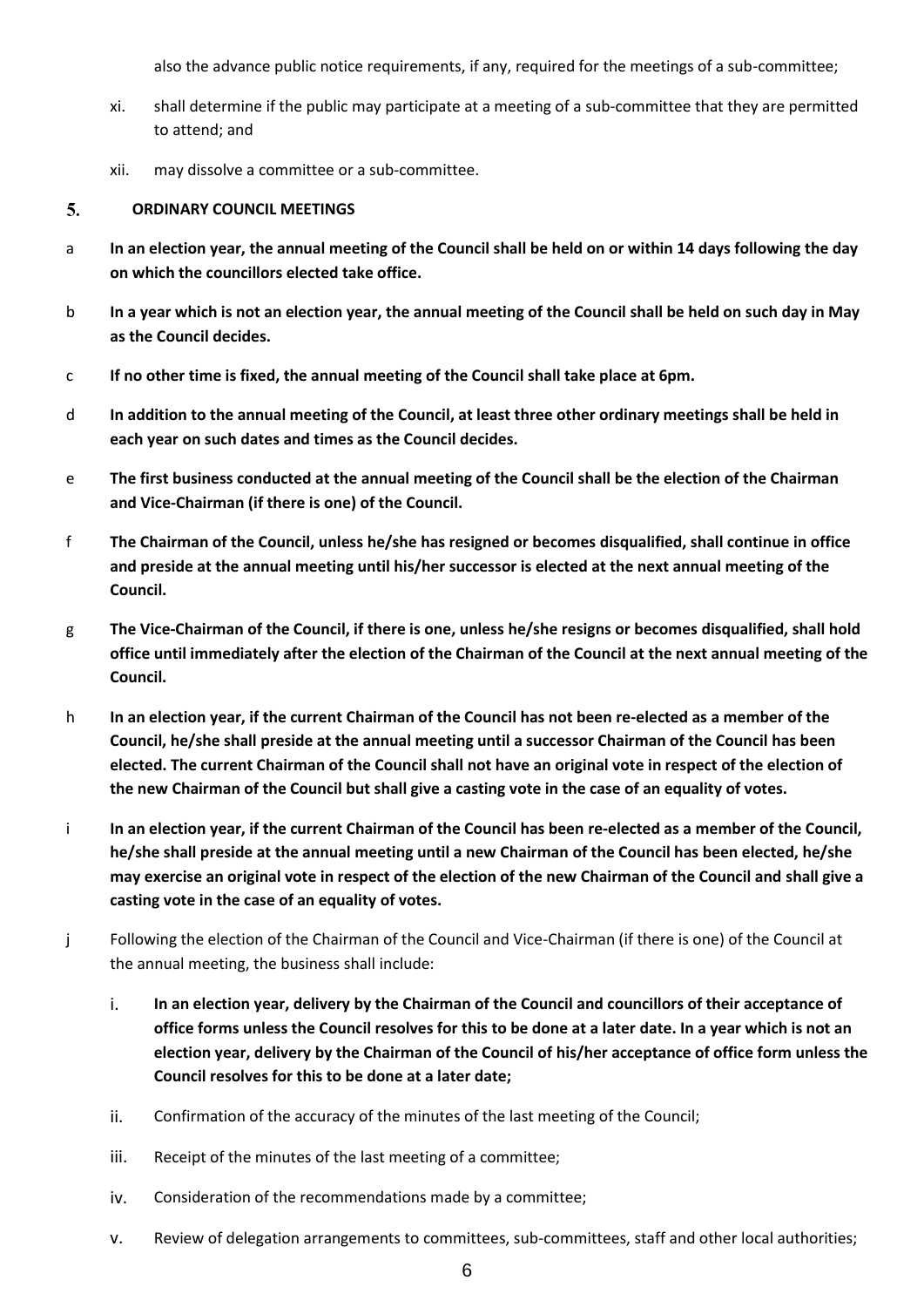- vi. Review of the terms of reference for committees;
- vii. Appointment of members to existing committees;
- viii. Appointment of any new committees in accordance with standing order 4;
- ix. Review and adoption of appropriate standing orders and financial regulations;
- x. Review of arrangements (including legal agreements) with other local authorities, not-for-profit bodies and businesses.
- xi. Review of representation on or work with external bodies and arrangements for reporting back;
- xii. In an election year, to make arrangements with a view to the Council becoming eligible to exercise the general power of competence in the future;
- xiii. Review of inventory of land and other assets including buildings and office equipment;
- xiv. Review of the Council's complaints procedure;
- xv. Review of the Council's policies, procedures and practices in respect of its obligations under freedom of information and data protection legislation (*see also standing orders 11, 20 and 21*);
- xvi. Review of the Council's policy for dealing with the press/media;
- xvii. Review of the Council's expenditure incurred under s.137 of the Local Government Act 1972 or the general power of competence.

#### 6. **EXTRAORDINARY MEETINGS OF THE COUNCIL, COMMITTEES AND SUB-COMMITTEES**

- a **The Chairman of the Council may convene an extraordinary meeting of the Council at any time.**
- b **If the Chairman of the Council does not call an extraordinary meeting of the Council within seven days of having been requested in writing to do so by two councillors, any two councillors may convene an extraordinary meeting of the Council. The public notice giving the time, place and agenda for such a meeting shall be signed by the two councillors.**
- c The chairman of a committee or a sub-committee may convene an extraordinary meeting of the committee or the sub-committee at any time.
- d If the chairman of a committee or a sub-committee does not call an extraordinary meeting within 7 days of having been requested to do so by 2 members of the committee or the sub-committee, any 2 members of the committee or the sub-committee may convene an extraordinary meeting of the committee or a subcommittee.

#### 7. **PREVIOUS RESOLUTIONS**

- a A resolution shall not be reversed within six months except either by a special motion, which requires written notice by at least 6 councillors to be given to the Proper Officer in accordance with standing order 9, or by a motion moved in pursuance of the recommendation of a committee or a sub-committee.
- b When a motion moved pursuant to standing order 7(a) has been disposed of, no similar motion may be moved for a further six months.

#### 8. **VOTING ON APPOINTMENTS**

**a** Where more than two persons have been nominated for a position to be filled by the Council and none of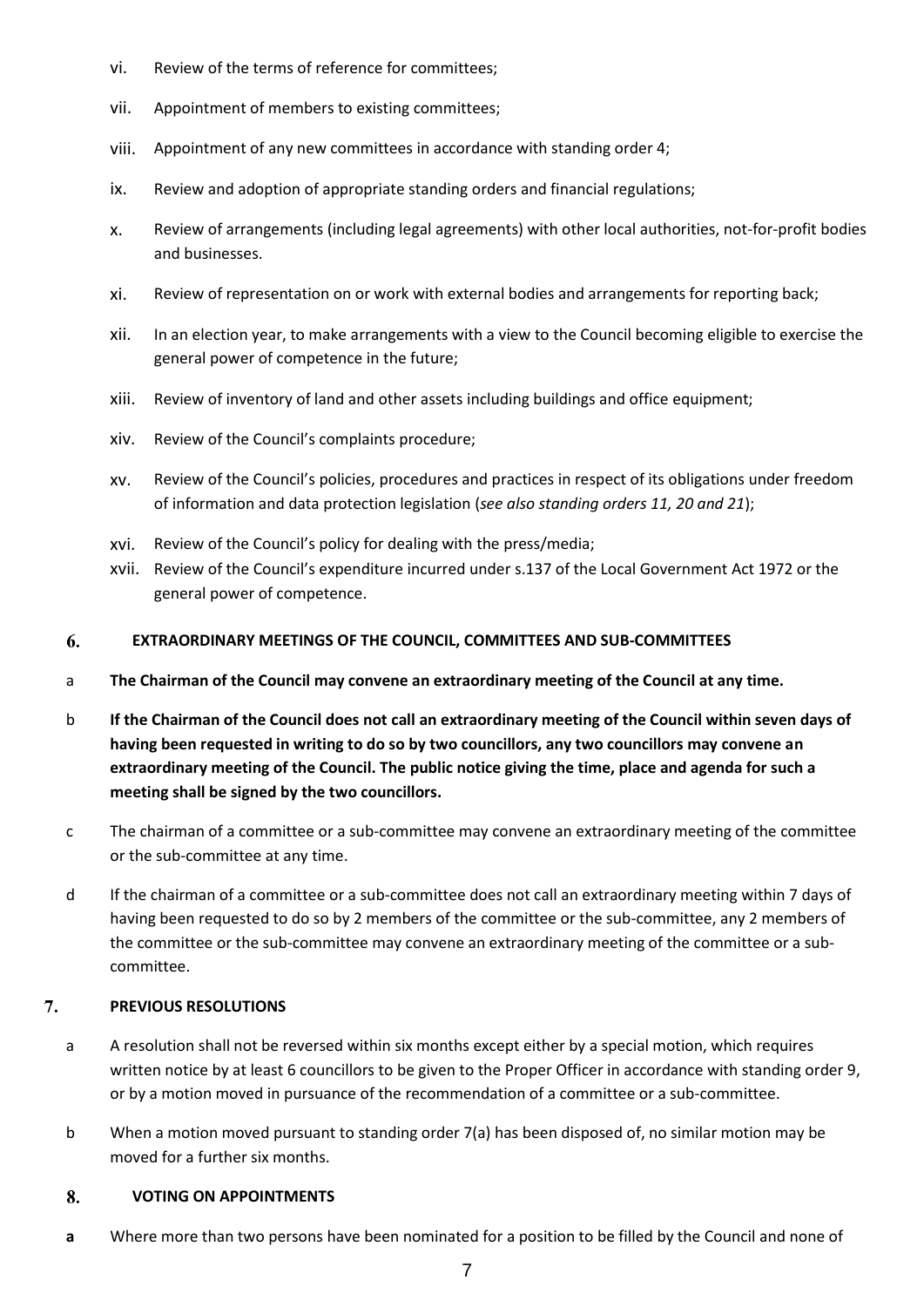those persons has received an absolute majority of votes in their favour, the name of the person having the least number of votes shall be struck off the list and a fresh vote taken. This process shall continue until a majority of votes is given in favour of one person. A tie in votes may be settled by the casting vote exercisable by the chairman of the meeting.

#### 9. **MOTIONS FOR A MEETING THAT REQUIRE WRITTEN NOTICE TO BE GIVEN TO THE PROPER OFFICER**

- a A motion shall relate to the responsibilities of the meeting for which it is tabled and in any event shall relate to the performance of the Council's statutory functions, powers and obligations or an issue which specifically affects the Council's area or its residents.
- b No motion may be moved at a meeting unless it is on the agenda and the mover has given written notice of its wording to the Proper Officer at least 7 clear days before the meeting. Clear days do not include the day of the notice or the day of the meeting.
- c The Proper Officer may, before including a motion on the agenda received in accordance with standing order 9(b), correct obvious grammatical or typographical errors in the wording of the motion.
- d If the Proper Officer considers the wording of a motion received in accordance with standing order 9(b) is not clear in meaning, the motion shall be rejected until the mover of the motion resubmits it, so that it can be understood, in writing, to the Proper Officer at least 7 clear days before the meeting.
- e If the wording or subject of a proposed motion is considered improper, the Proper Officer shall consult with the chairman of the forthcoming meeting or, as the case may be, the councillors who have convened the meeting, to consider whether the motion shall be included in the agenda or rejected.
- f The decision of the Proper Officer as to whether or not to include the motion on the agenda shall be final.
- g Motions received shall be recorded and numbered in the order that they are received.
- h Motions rejected shall be recorded with an explanation by the Proper Officer of the reason for rejection.

#### 10. **MOTIONS AT A MEETING THAT DO NOT REQUIRE WRITTEN NOTICE**

- a The following motions may be moved at a meeting without written notice to the Proper Officer:
	- i. to correct an inaccuracy in the draft minutes of a meeting;
	- ii. to move to a vote;
	- iii. to defer consideration of a motion;
	- iv. to refer a motion to a particular committee or sub-committee;
	- v. to appoint a person to preside at a meeting;
	- vi. to change the order of business on the agenda;
	- vii. to proceed to the next business on the agenda;
	- viii. to require a written report;
	- ix. to appoint a committee or sub-committee and their members;
	- x. to extend the time limits for speaking;
	- xi. to exclude the press and public from a meeting in respect of confidential or other information which is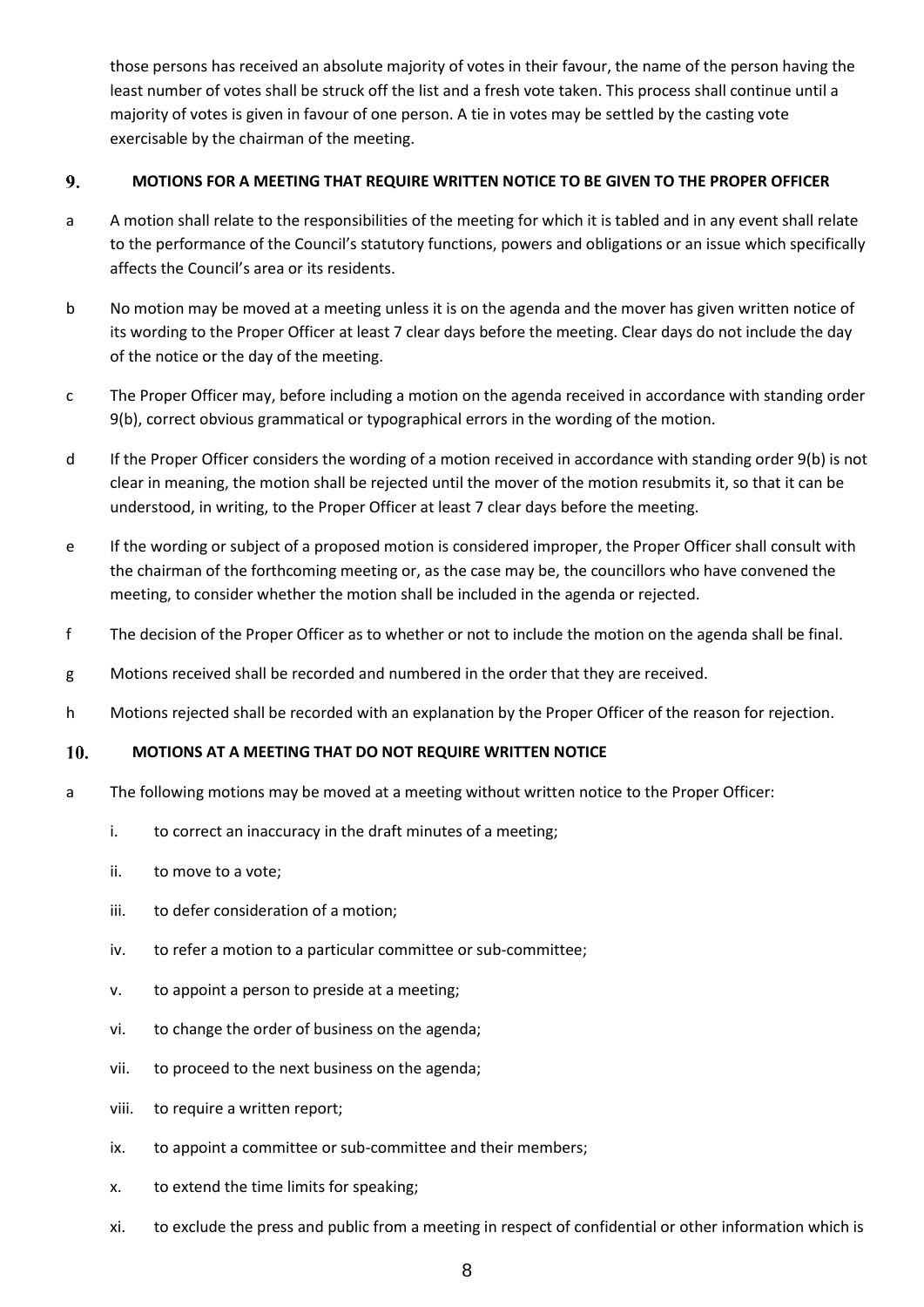prejudicial to the public interest;

- xii. to not hear further from a councillor or a member of the public;
- xiii. to exclude a councillor or member of the public for disorderly conduct;
- xiv. to temporarily suspend the meeting;
- xv. to suspend a particular standing order (unless it reflects mandatory statutory or legal requirements);
- xvi. to adjourn the meeting; or
- xvii. to close the meeting.

#### 11. **MANAGEMENT OF INFORMATION**

*See also standing order 20.*

- a **The Council shall have in place and keep under review, technical and organisational measures to keep secure information (including personal data) which it holds in paper and electronic form. Such arrangements shall include deciding who has access to personal data and encryption of personal data.**
- b **The Council shall have in place, and keep under review, policies for the retention and safe destruction of all information (including personal data) which it holds in paper and electronic form. The Council's retention policy shall confirm the period for which information (including personal data) shall be retained or if this is not possible the criteria used to determine that period (e.g. the Limitation Act 1980).**
- c **The agenda, papers that support the agenda and the minutes of a meeting shall not disclose or otherwise undermine confidential information or personal data without legal justification.**
- d **Councillors, staff, the Council's contractors and agents shall not disclose confidential information or personal data without legal justification.**

#### $12.$ **DRAFT MINUTES**

| <b>Full Council meetings</b> |  |
|------------------------------|--|
| Committee meetings           |  |
| Sub-committee meetings       |  |

- a If the draft minutes of a preceding meeting have been served on councillors with the agenda to attend the meeting at which they are due to be approved for accuracy, they shall be taken as read.
- b There shall be no discussion about the draft minutes of a preceding meeting except in relation to their accuracy. A motion to correct an inaccuracy in the draft minutes shall be moved in accordance with standing order 10(a)(i).
- c The accuracy of draft minutes, including any amendment(s) made to them, shall be confirmed by resolution and shall be signed by the chairman of the meeting and stand as an accurate record of the meeting to which the minutes relate.
- d If the chairman of the meeting does not consider the minutes to be an accurate record of the meeting to which they relate, he/she shall sign the minutes and include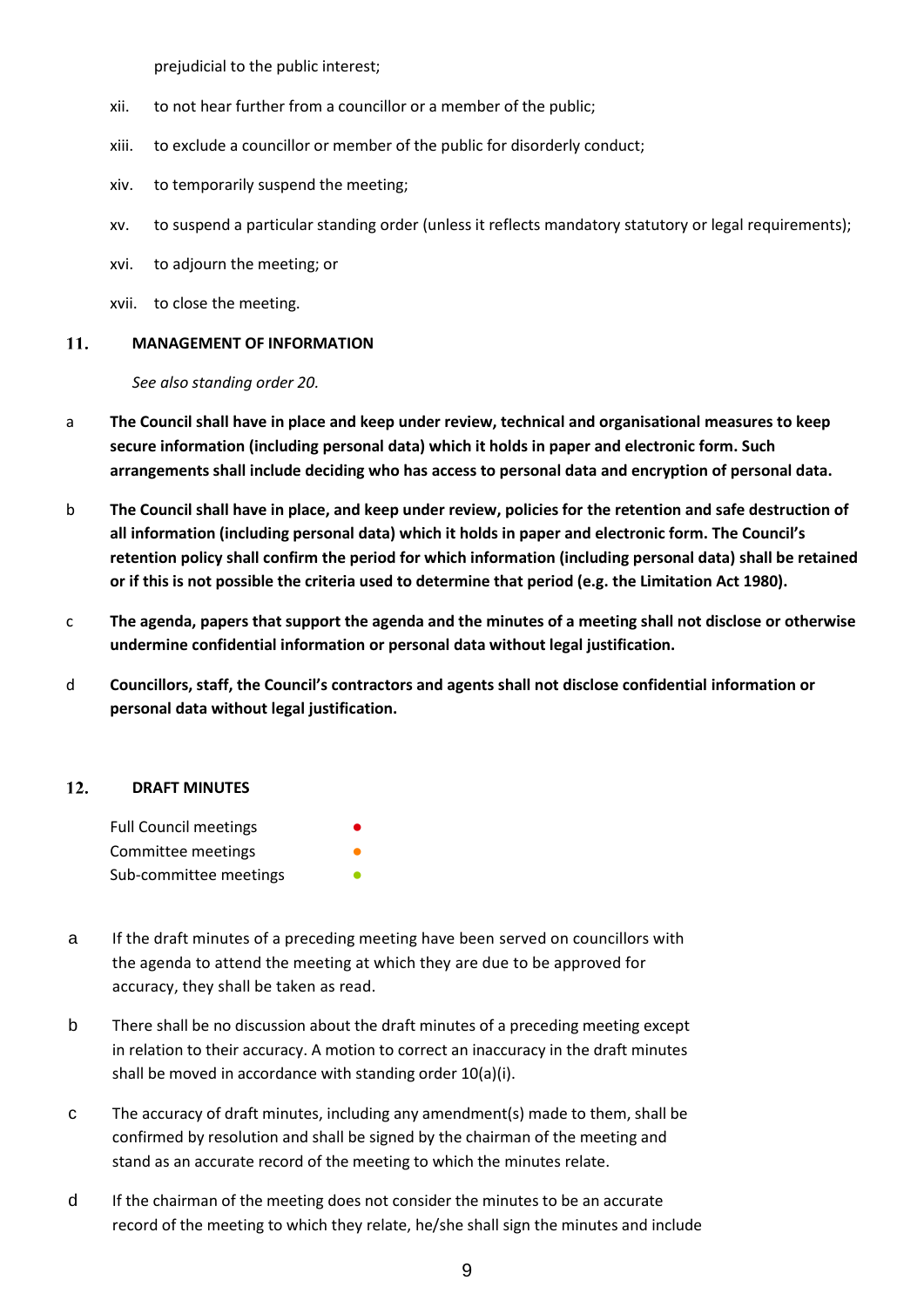a paragraph in the following terms or to the same effect:

"The chairman of this meeting does not believe that the minutes of the meeting of the ( ) held on [date] in respect of ( ) were a correct record but his/her view was not upheld by the meeting and the minutes are confirmed as an accurate record of the proceedings."

● ● ● e **If the Council's gross annual income or expenditure (whichever is higher) does not exceed £25,000, it shall publish draft minutes on a website which is publicly accessible and free of charge not later than one month after the meeting has taken place.**

f Subject to the publication of draft minutes in accordance with standing order 12(e) and standing order 20(a) and following a resolution which confirms the accuracy of the minutes of a meeting, the draft minutes or recordings of the meeting for which approved minutes exist shall be destroyed.

#### 13. **CODE OF CONDUCT AND DISPENSATIONS**

*See also standing order 3(u).*

- a All councillors and non-councillors with voting rights shall observe the code of conduct adopted by the Council.
- b Unless he/she has been granted a dispensation, a councillor or non-councillor with voting rights shall withdraw from a meeting when it is considering a matter in which he/she has a disclosable pecuniary interest. he/she may return to the meeting after it has considered the matter in which he/she had the interest.
- c Unless he/she has been granted a dispensation, a councillor or non-councillor with voting rights shall withdraw from a meeting when it is considering a matter in which he/she has another interest if so required by the Council's code of conduct. he/she may return to the meeting after it has considered the matter in which he/she had the interest.
- d **Dispensation requests shall be in writing and submitted to the Proper Officer** as soon as possible before the meeting, or failing that, at the start of the meeting for which the dispensation is required.
- e A decision as to whether to grant a dispensation shall be made by the Proper Officer and that decision is final.
- f A dispensation request shall confirm:
	- i. the description and the nature of the disclosable pecuniary interest or other interest to which the request for the dispensation relates;
	- ii. whether the dispensation is required to participate at a meeting in a discussion only or a discussion and a vote;
	- iii. the date of the meeting or the period (not exceeding four years) for which the dispensation is sought; and
	- iv. an explanation as to why the dispensation is sought.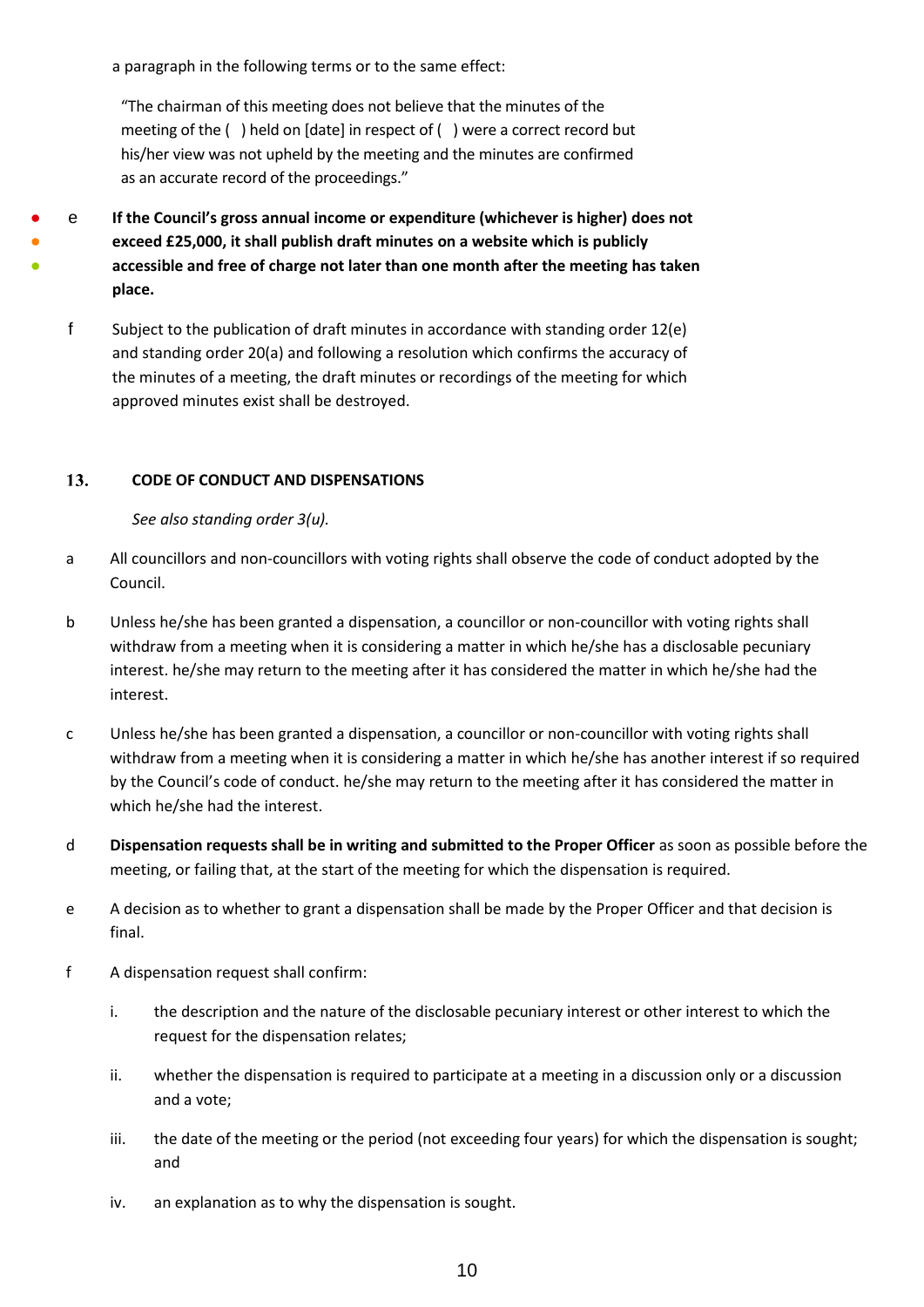- g Subject to standing orders 13(d) and (f), a dispensation request shall be considered by the Proper Officer before the meeting or, if this is not possible, at the start of the meeting for which the dispensation is required.
- **h A dispensation may be granted in accordance with standing order 13(e) if having regard to all relevant circumstances any of the following apply:**
	- **i. without the dispensation the number of persons prohibited from participating in the particular business would be so great a proportion of the meeting transacting the business as to impede the transaction of the business;**
	- **ii. granting the dispensation is in the interests of persons living in the Council's area; or**
	- **iii. it is otherwise appropriate to grant a dispensation.**

#### 14. **CODE OF CONDUCT COMPLAINTS**

- a Upon notification by the District or Unitary Council that it is dealing with a complaint that a councillor or noncouncillor with voting rights has breached the Council's code of conduct, the Proper Officer shall, subject to standing order 11, report this to the Council.
- b Where the notification in standing order 14(a) relates to a complaint made by the Proper Officer, the Proper Officer shall notify the Chairman of Council of this fact, and the Chairman shall nominate another staff member to assume the duties of the Proper Officer in relation to the complaint until it has been determined and the Council has agreed what action, if any, to take in accordance with standing order 14(d).
- c The Council may:
	- i. provide information or evidence where such disclosure is necessary to investigate the complaint or is a legal requirement;
	- ii. seek information relevant to the complaint from the person or body with statutory responsibility for investigation of the matter;
- d **Upon notification by the District or Unitary Council that a councillor or non-councillor with voting rights has breached the Council's code of conduct, the Council shall consider what, if any, action to take against him/her. Such action excludes disqualification or suspension from office.**

#### $15.$ **PROPER OFFICER**

- a The Proper Officer shall be either (i) the clerk or (ii) other staff member(s) nominated by the Council to undertake the work of the Proper Officer when the Proper Officer is absent.
- b The Proper Officer shall:
	- i. **at least three clear days before a meeting of the council, a committee** or a sub-committee**,**
		- **serve on councillors by delivery or post at their residences or by email authenticated in such manner as the Proper Officer thinks fit, a signed summons confirming the time, place and the agenda (provided the councillor has consented to service by email), and**
		- **Provide, in a conspicuous place, public notice of the time, place and agenda (provided that the public notice with agenda of an extraordinary meeting of the Council convened by councillors is signed by them).**

*See standing order 3(b) for the meaning of clear days for a meeting of a full council and standing order 3(c) for the meaning of clear days for a meeting of a committee;*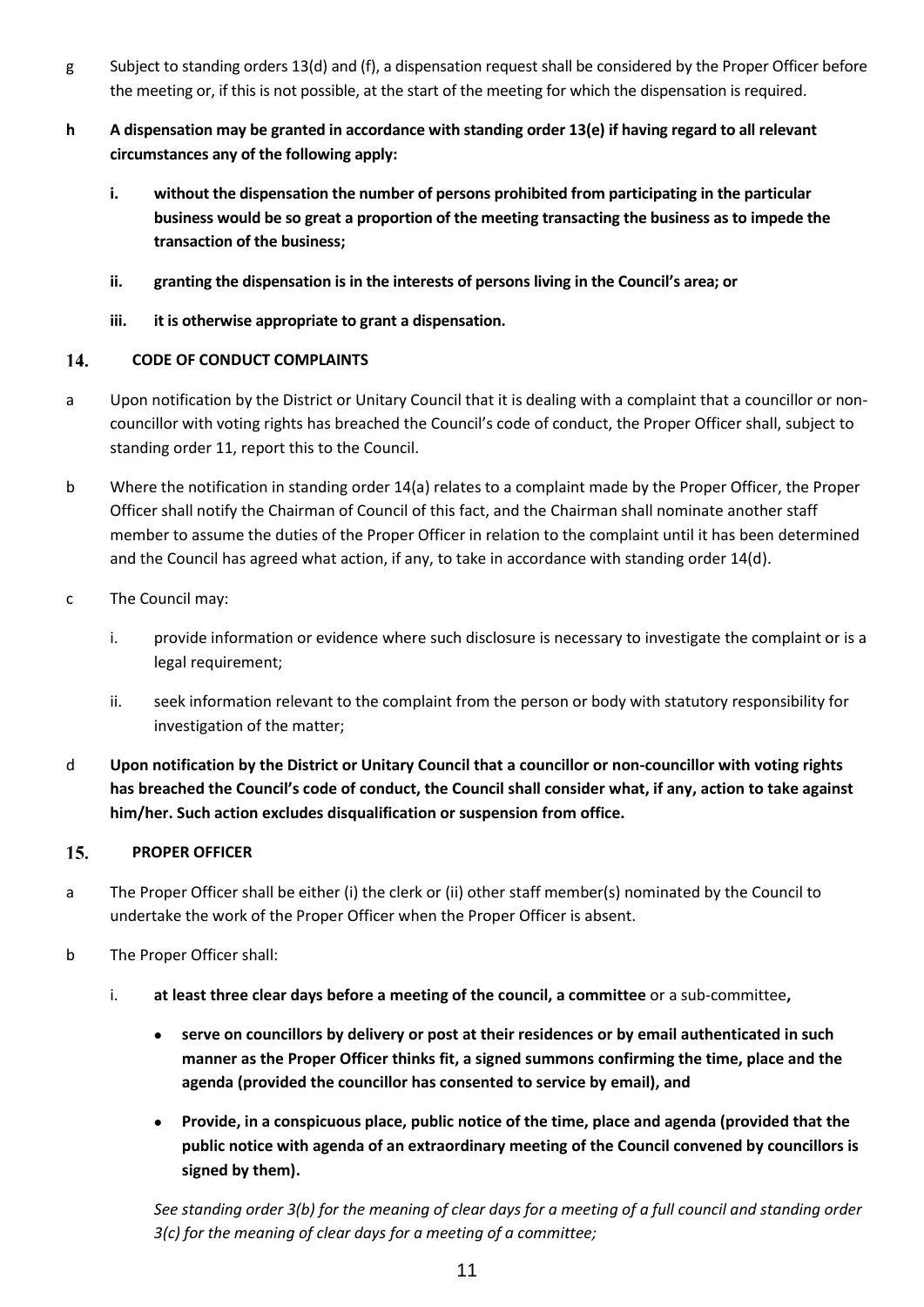- ii. subject to standing order 9, include on the agenda all motions in the order received unless a councillor has given written notice at least 7 days before the meeting confirming his/her withdrawal of it;
- iii. **convene a meeting of the Council for the election of a new Chairman of the Council, occasioned by a casual vacancy in his/her office;**
- iv. **facilitate inspection of the minute book by local government electors;**
- v. **receive and retain copies of byelaws made by other local authorities;**
- vi. hold acceptance of office forms from councillors;
- vii. hold a copy of every councillor's register of interests;
- viii. assist with responding to requests made under freedom of information legislation and rights exercisable under data protection legislation, in accordance with the Council's relevant policies and procedures;
- ix. liaise, as appropriate, with the Council's Data Protection Officer (if there is one);
- x. receive and send general correspondence and notices on behalf of the Council except where there is a resolution to the contrary;
- xi. assist in the organisation of, storage of, access to, security of and destruction of information held by the Council in paper and electronic form subject to the requirements of data protection and freedom of information legislation and other legitimate requirements (e.g. the Limitation Act 1980);
- xii. arrange for legal deeds to be executed; (*see also standing order 23);*
- xiii. arrange or manage the prompt authorisation, approval, and instruction regarding any payments to be made by the Council in accordance with its financial regulations;
- xiv. record every planning application notified to the Council and the Council's response to the local planning authority in a book for such purpose;
- xv. Clerk to refer a planning application received by the Council to the Chairman or in his/her absence Vice-Chairman (if there is one) of the Planning, Development Control and Highways Committee within two working days of receipt to facilitate and administer the consideration by the Committee Chairman and at least one other member of the Committee under Delegated Powers (LGA 1972 Section 101. Planning, Development Control and Highways Committee Minutes December 2007 page 31 Item 5 refers) if the nature of a planning application requires consideration before the next ordinary meeting of the Planning, Development Control and Highways Committee;
- xvi. manage access to information about the Council via the publication scheme; and
- xvii. retain custody of the seal of the Council (if there is one) which shall not be used without a resolution to that effect. (s*ee also standing order 23).*

#### 16. **RESPONSIBLE FINANCIAL OFFICER**

a The Council shall appoint appropriate staff member(s) to undertake the work of the Responsible Financial Officer when the Responsible Financial Officer is absent.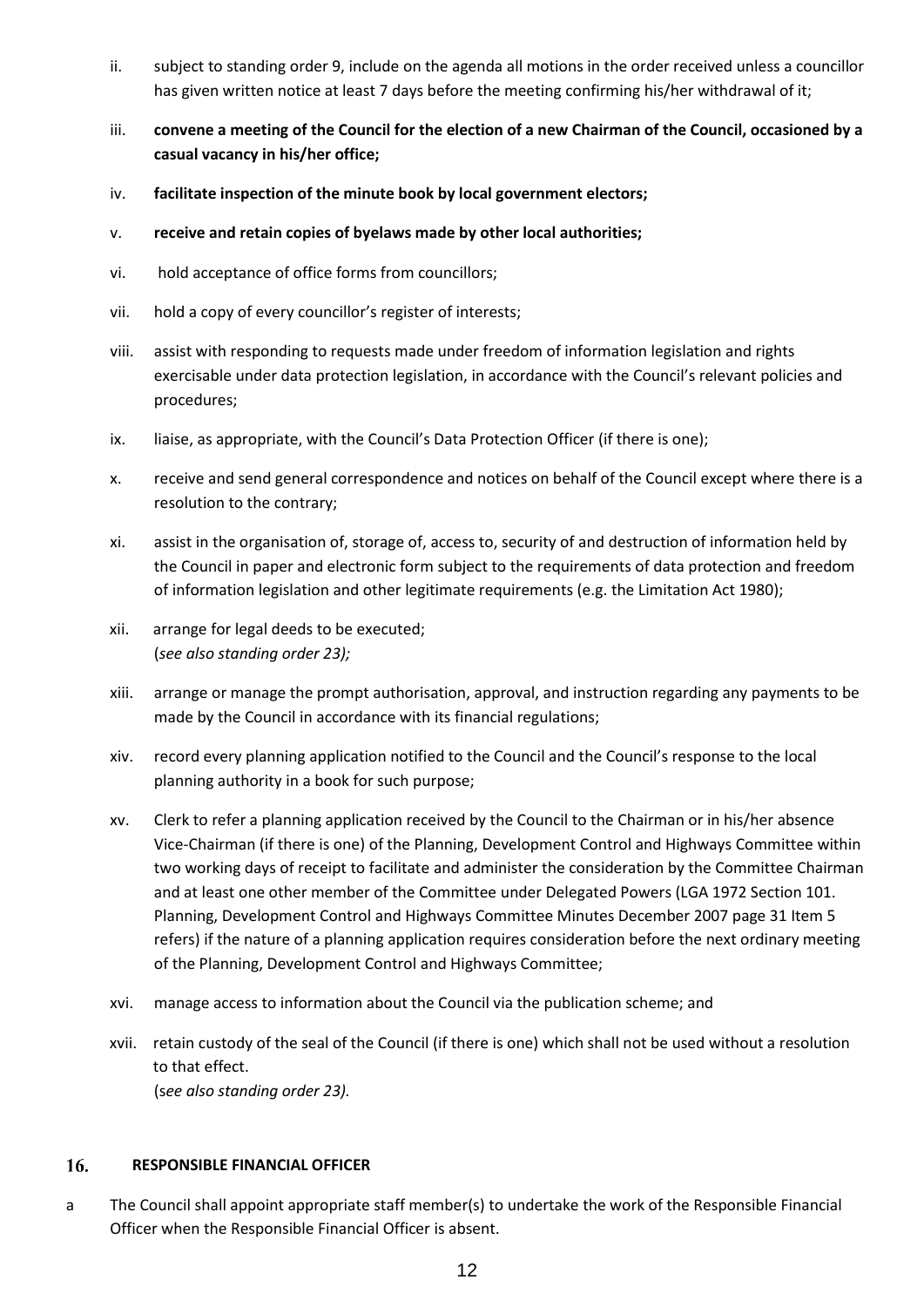#### 17. **ACCOUNTS AND ACCOUNTING STATEMENTS**

- a "Proper practices" in standing orders refer to the most recent version of "Governance and Accountability for Local Councils – a Practitioners' Guide".
- b All payments by the Council shall be authorised, approved and paid in accordance with the law, proper practices and the Council's financial regulations.
- c The Responsible Financial Officer shall supply to each councillor as soon as practicable after 30 June, 30 September and 31 December in each year a statement to summarise:
	- i. the Council's receipts and payments (or income and expenditure) for each quarter;
	- ii. the Council's aggregate receipts and payments (or income and expenditure) for the year to date;
	- iii. the balances held at the end of the quarter being reported and

which includes a comparison with the budget for the financial year and highlights any actual or potential overspends.

- d As soon as possible after the financial year end at 31 March, the Responsible Financial Officer shall provide:
	- i. each councillor with a statement summarising the Council's receipts and payments (or income and expenditure) for the last quarter and the year to date for information; and
	- ii. to the Council the accounting statements for the year in the form of Section 2 of the annual governance and accountability return, as required by proper practices, for consideration and approval.
- e The year-end accounting statements shall be prepared in accordance with proper practices and apply the form of accounts determined by the Council (receipts and payments, or income and expenditure) for the year to 31 March. A completed draft annual governance and accountability return shall be presented to all councillors at least 14 days prior to anticipated approval by the Council. The annual governance and accountability return of the Council, which is subject to external audit, including the annual governance statement, shall be presented to the Council for consideration and formal approval before 30 June.

#### 18. **FINANCIAL CONTROLS AND PROCUREMENT**

- a. The Council shall consider and approve financial regulations drawn up by the Responsible Financial Officer, which shall include detailed arrangements in respect of the following:
	- i. the keeping of accounting records and systems of internal controls;
	- ii. the assessment and management of financial risks faced by the Council;
	- iii. the work of the independent internal auditor in accordance with proper practices and the receipt of regular reports from the internal auditor, which shall be required at least annually;
	- iv. the inspection and copying by councillors and local electors of the Council's accounts and/or orders of payments; and
	- v. whether contracts with an estimated value below **£25,000** due to special circumstances are exempt from a tendering process or procurement exercise.
- b. Financial regulations shall be reviewed regularly and at least annually for fitness of purpose.
- c. **A public contract regulated by the Public Contracts Regulations 2015 with an estimated value in excess of £25,000 but less than the relevant thresholds in standing order 18(f) is subject to Regulations 109-114 of**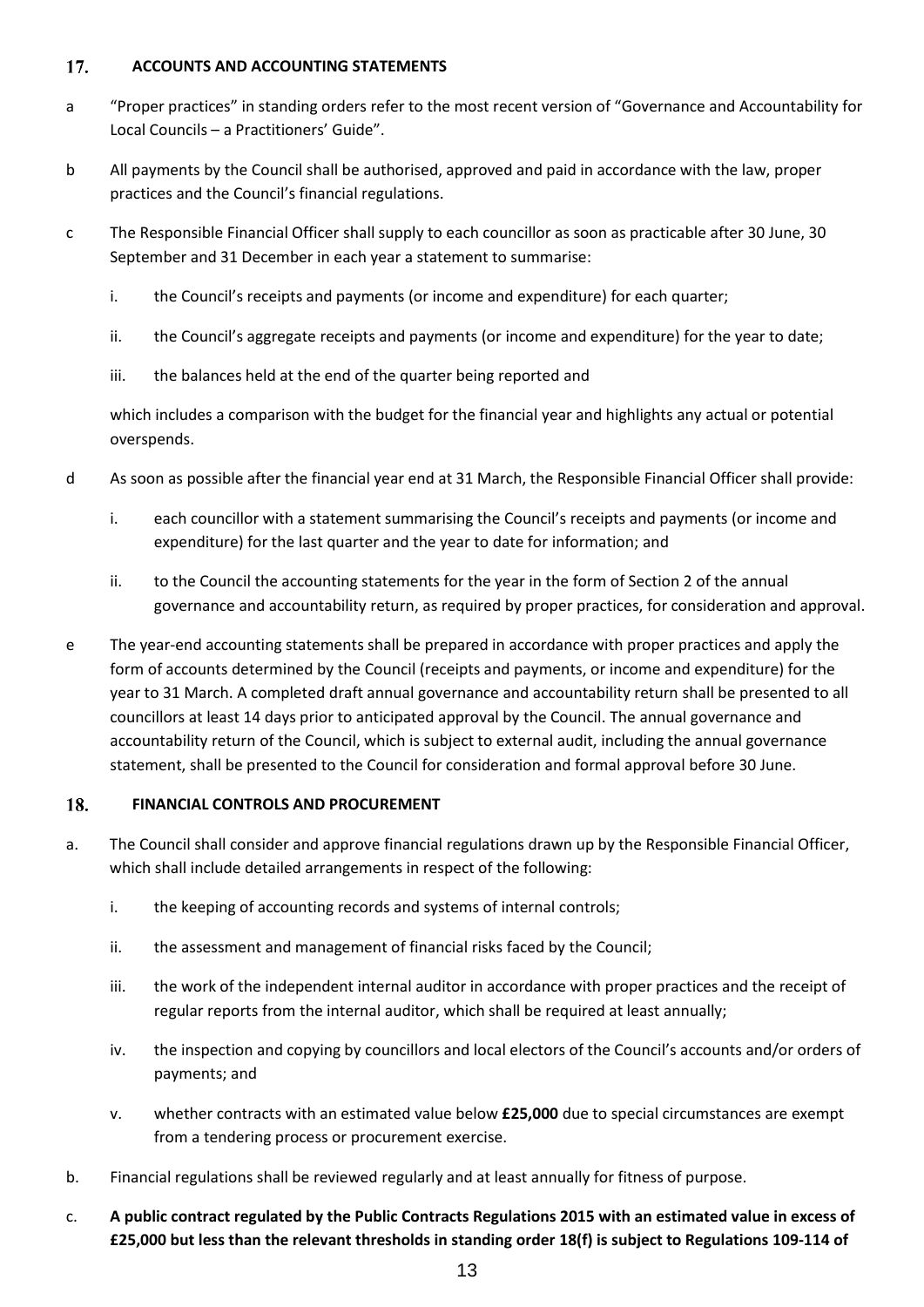**the Public Contracts Regulations 2015 which include a requirement on the Council to advertise the contract opportunity on the Contracts Finder website regardless of what other means it uses to advertise the opportunity unless it proposes to use an existing list of approved suppliers (framework agreement).**

- d. Subject to additional requirements in the financial regulations of the Council, the tender process for contracts for the supply of goods, materials, services or the execution of works shall include, as a minimum, the following steps:
	- i. a specification for the goods, materials, services or the execution of works shall be drawn up;
	- ii. an invitation to tender shall be drawn up to confirm (i) the Council's specification (ii) the time, date and address for the submission of tenders (iii) the date of the Council's written response to the tender and (iv) the prohibition on prospective contractors contacting councillors or staff to encourage or support their tender outside the prescribed process;
	- iii. the invitation to tender shall be advertised in a local newspaper and in any other manner that is appropriate;
	- iv. tenders are to be submitted in writing in a sealed marked envelope addressed to the Proper Officer;
	- v. tenders shall be opened by the Proper Officer in the presence of at least one councillor after the deadline for submission of tenders has passed;
	- vi. tenders are to be reported to and considered by the appropriate meeting of the Council or a committee or sub-committee with delegated responsibility.
- e. Neither the Council, nor a committee or a sub-committee with delegated responsibility for considering tenders, is bound to accept the lowest value tender.
- f. **A public contract regulated by the Public Contracts Regulations 2015 with an estimated value in excess of £189,330 for a public service or supply contract or in excess of £4,733,252 for a public works contract (or other thresholds determined by the European Commission every two years and published in the Official Journal of the European Union (OJEU)) shall comply with the relevant procurement procedures and other requirements in the Public Contracts Regulations 2015 which include advertising the contract opportunity on the Contracts Finder website and in OJEU.**
- g. **A public contract in connection with the supply of gas, heat, electricity, drinking water, transport services, or postal services to the public; or the provision of a port or airport; or the exploration for or extraction of gas, oil or solid fuel with an estimated value in excess of £378,660 for a supply, services or design contract; or in excess of £4,733,252 for a works contract; or £663,540 for a social and other specific services contract (or other thresholds determined by the European Commission every two years and published in OJEU) shall comply with the relevant procurement procedures and other requirements in the Utilities Contracts Regulations 2016.**

#### 19. **HANDLING STAFF MATTERS**

a Decisions on Personnel matters are the ultimate responsibility of the Council and such matters are subject to standing order 11.

b. The Council has a Staffing Sub-Committee the purpose of which is to oversee the organisation, employment, management and terms and conditions of employment of the Council in order that appropriate recommendations can be submitted to the full Council for consideration. Terms of Reference of the Sub-Committee are set by the Council.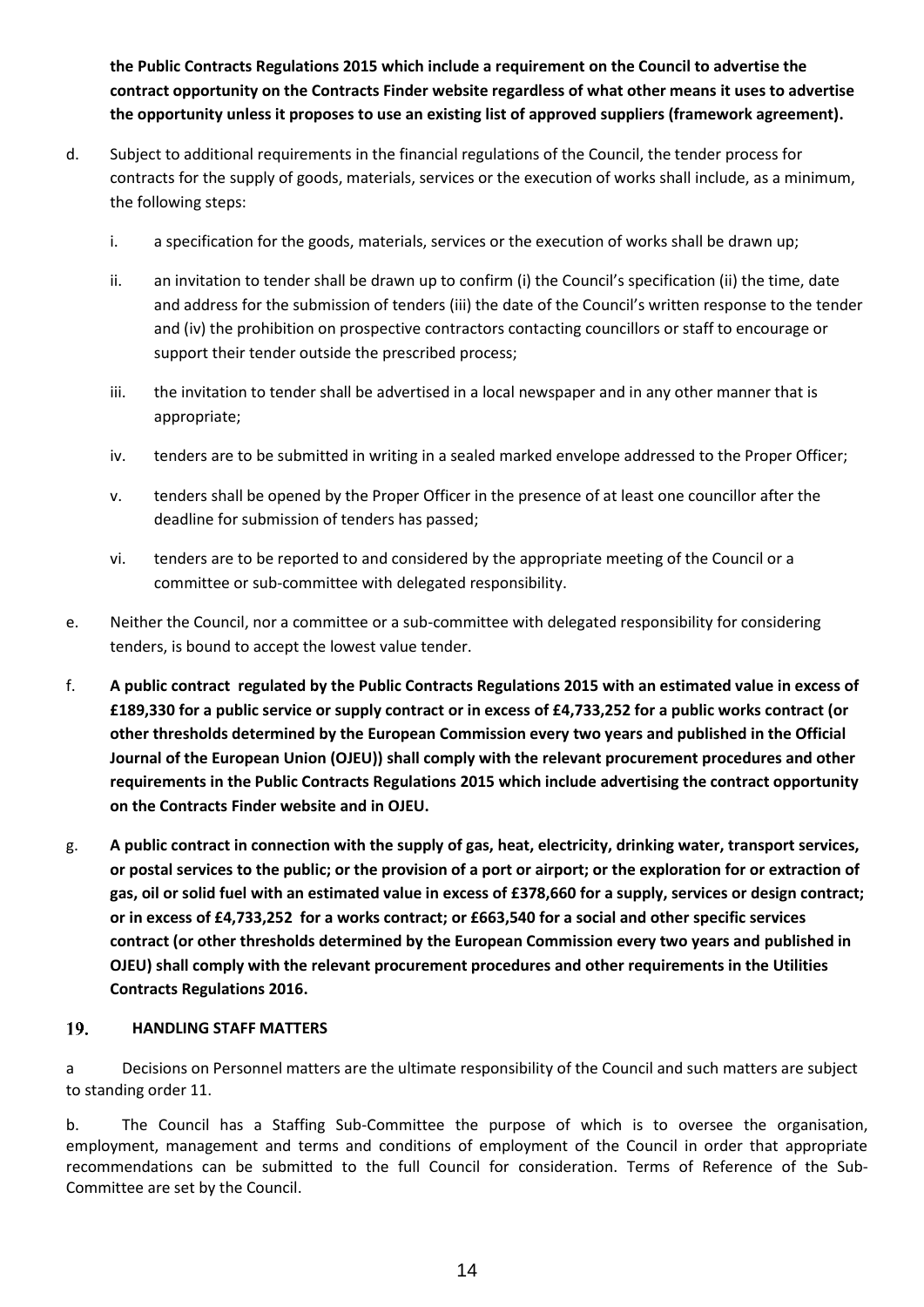c Subject to the Council's policy regarding absences from work, the Clerk shall notify the chairman of the Council or, if they are not available, the vice-chairman, of absence occasioned by illness or other reason and may report such absence to the full Council at its next meeting if deemed necessary.

d The chairman of the Council or in their absence, the vice-chairman, shall conduct a review of the performance and annual appraisal of the work of the Clerk. The reviews and appraisal shall be reported in writing and are subject to approval by resolution by the Council.

e In the case of an informal or formal grievance matter the most senior member of staff (or other members of staff) shall, subject to the Council's policy regarding the handling of grievance matters, contact the Chairman of the Council or in their absence, the Vice-Chairman, in respect of this matter, after which this will be reported to and decided on by resolution of the Council.

f Subject to the Council's policy regarding the handling of grievance matters, if an informal or formal grievance matter raised by the Clerk relates to the chairman or vice-chairman of the Council, another member of the Council shall be informed who will report to the Council after which the matter will be progressed and decided on by resolution of the Council.

g Any persons responsible for all or part of the management of staff shall treat as confidential the written records of all meetings and verbal discussions relating to their performance, capabilities, grievance or disciplinary matters.

h In accordance with standing order 11(a), persons with line management responsibilities shall have access to staff records referred to in standing order 19(f).

#### 20. **RESPONSIBILITIES TO PROVIDE INFORMATION**

*See also standing order 21.*

- a **In accordance with freedom of information legislation, the Council shall publish information in accordance with its publication scheme and respond to requests for information held by the Council.**
- b. The Council shall publish information with regard to its financial and governance responsibilities in a fully transparent and accessible manner.
- $21.$ **RESPONSIBILITIES UNDER DATA PROTECTION LEGISLATION**  (Below is not an exclusive list). *See also standing order 11.*
- a The Council may appoint a Data Protection Officer.
- b **The Council shall have policies and procedures in place to respond to an individual exercising statutory rights concerning his/her personal data.**
- c **The Council shall have a written policy in place for responding to and managing a personal data breach.**
- d **The Council shall keep a record of all personal data breaches comprising the facts relating to the personal data breach, its effects and the remedial action taken.**
- e **The Council shall ensure that information communicated in its privacy notice(s) is in an easily accessible and available form and kept up to date.**
- f **The Council shall maintain a written record of its processing activities.**

#### $22.$ **RELATIONS WITH THE PRESS/MEDIA**

a Requests from the press or other media for an oral or written comment or statement from the Council, its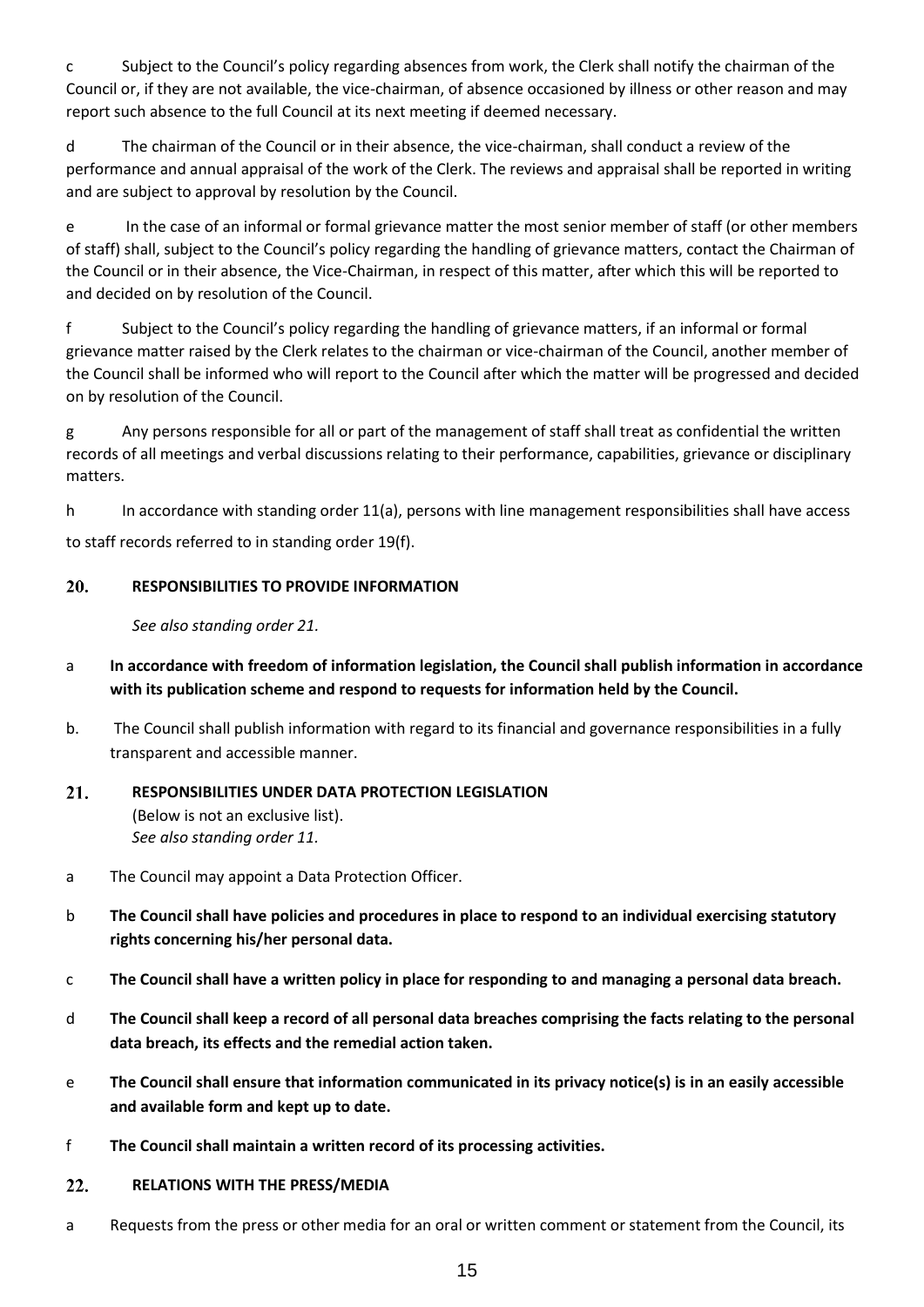councillors or staff shall be handled in accordance with the Council's policy in respect of dealing with the press and/or other media.

#### 23. **EXECUTION AND SEALING OF LEGAL DEEDS**

*See also standing orders 15(b)(xii) and (xvii).*

- a A legal deed shall not be executed on behalf of the Council unless authorised by a resolution.
- b **Subject to standing order 23(a), any two councillors may sign, on behalf of the Council, any deed required by law and the Proper Officer shall witness their signatures.**

*The above is applicable to a Council without a common seal.*

#### 24. **COMMUNICATING WITH DISTRICT AND COUNTY OR UNITARY COUNCILLORS**

- a An invitation to attend a meeting of the Council shall be sent, together with the agenda, to the ward councillor(s) of the District and County Council OR Unitary Council representing the area of the Council.
- b Unless the Council determines otherwise, a copy of each letter sent to the District and County Council OR Unitary Council shall be sent to the ward councillor(s) representing the area of the Council.

#### $25.$ **RESTRICTIONS ON COUNCILLOR ACTIVITIES**

- a. Unless duly authorised no councillor shall:
	- i. inspect any land and/or premises which the Council has a right or duty to inspect; or
	- ii. issue orders, instructions or directions.

#### 26. **STANDING ORDERS GENERALLY**

- a All or part of a standing order, except one that incorporates mandatory statutory or legal requirements, may be suspended by resolution in relation to the consideration of an item on the agenda for a meeting.
- b A motion to add to or vary or revoke one or more of the Council's standing orders, except one that incorporates mandatory statutory or legal requirements, shall be proposed by a special motion, the written notice by at least 6 councillors to be given to the Proper Officer in accordance with standing order 9.
- c The Proper Officer shall provide a copy of the Council's standing orders to a councillor as soon as possible.
- d The decision of the chairman of a meeting as to the application of standing orders at the meeting shall be final.

### **Adopted - 16th January 2019 Minute 2018/19 Page 20 item 10**

**Addendum to Standing Orders** (**as attached) regarding** *THE LOCAL AUTHORITIES AND POLICE AND CRIME PANELS (CORONAVIRUS) (FLEXIBILITY OF LOCAL AUTHORITY AND POLICE AND CRIME PANEL MEETINGS) (ENGLAND AND WALES) REGULATIONS 2020* **- Adopted 29th April 2020 Minute 2019/20 Page 37 item 2**

**Reviewed and Re-adopted – 20th January 2021 Minute 2020/21 Page 28 Item 11 subject to future review of Section 19 following referral to the Finance and Probity Committee Meeting March 2021.**

**Reviewed and adopted revised Section 19 March 2021 Minute 2020/21 Page 36 item 15.**

**Reviewed and re-adopted – 19th January 2022 Minute 2021/22 Page 30 Item 13.**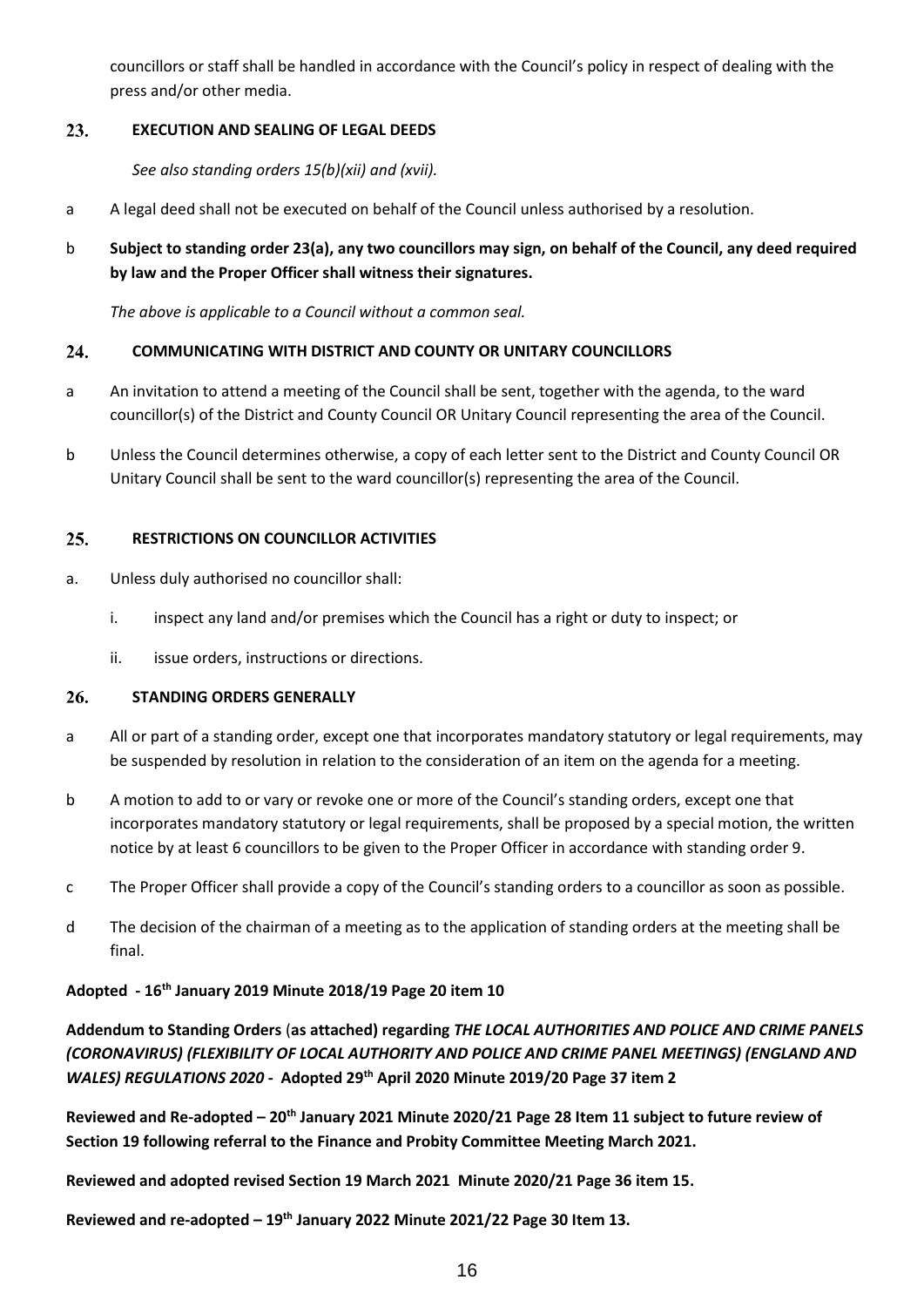### **ADDENDUM TO STANDING ORDERS**

## **TIDENHAM PARISHCOUNCIL - GUIDANCE FOR COUNCILLORS ON HOLDING MEETINGS DURING THE COVID 19 SOCIAL GATHERING RESTRICTIONS**

### **Pointers from NALC Guidance (April 2020)**

- 1. From May 2020 until further notice, local councils can only hold remote meetings.
- 2. The requirement to hold an Annual Council Meeting in 2020 has been removed.
- 3. The date of the next Annual Council Meeting will be May 2021, unless Councillors decide to hold one earlier subject to the relaxation of social distancing rules.
- 4. The current Chairman/ Vice Chairman and current chairs of Committees remain in place until an annual meeting is held, unless the Council decides to hold elections to these posts earlier than May 2021, and after the lock-down has been lifted.
- 5. The Council can decide to make amendments to Standing Orders on how voting will take place, how members of the public can assess documents and how the public and the press can access the virtual meetings.
- 6. The TPC website is deemed to be sufficient for the purpose of public notification of virtual meetings.
- 7. Written records such as minutes and background papers should be available for inspection by the public by publishing them on the TPC website
- 8. The Council can decide the methods they will use to facilitate the holding of remote meetings.

# **In order to translate the NALC guidance the Clerk's Office has, in discussion with the Chairman, developed the following practical solutions to secure a smooth and continued running of TPC.**

- a. TPC will use the social media platform ZOOM and asks Councillors to download the programme if they are able to do so. The Clerk's Assistant is available for help.
- b. The April Full Council meeting has been cancelled.
- c. The main source of information for TPC residents will be the TPC website which will be updated by the Clerk's Office on a daily basis.
- d. A notice on the Notice Boards in the parish will notify the residents that during the lock down period the main source of information will be the TPC website and its Facebook page.
- e. Meetings for the Amenities Committee may be cancelled until government guidance on social distancing is relaxed. Urgent Amenities issues may be handled by the Clerk's Office in discussion with the Committee / Council Chairman with post notification to the Committee members.
- f. Meetings for the Finance Committee and Mopla Cottages Trust may be cancelled until government guidance on social distancing is relaxed. Urgent Finance/Mopla Cottages Trust issues may be handled by the Clerk's Office in discussion with the Committee Chairman with post notification to the Committee members.
- g. The next Full Council will be on Wednesday 29 April 2020.
- h. The Clerk will issue a draft meeting list for 2020 (after the April meeting) which will be reviewed as soon as the lock down situation changes.
- i. The Clerk will summon the Councillors to the Full Council meeting by email (no hard copy invites or documents will be issued).
- j. In order to be able to chair the meeting appropriately, members will be invited to the Zoom meeting by the Clerk's Assistant who will act as Zoom host. The meeting agenda summons will give the Zoom meeting ID and passwords and the agenda email will also include a link to the meeting.
- k. In case an internet connection can't be established the member can call in by landline and follow the next steps:
	- 1. Dial number 0203-481-5240 or 0203-481-5237
	- 2. Call answered with welcome to Zoom